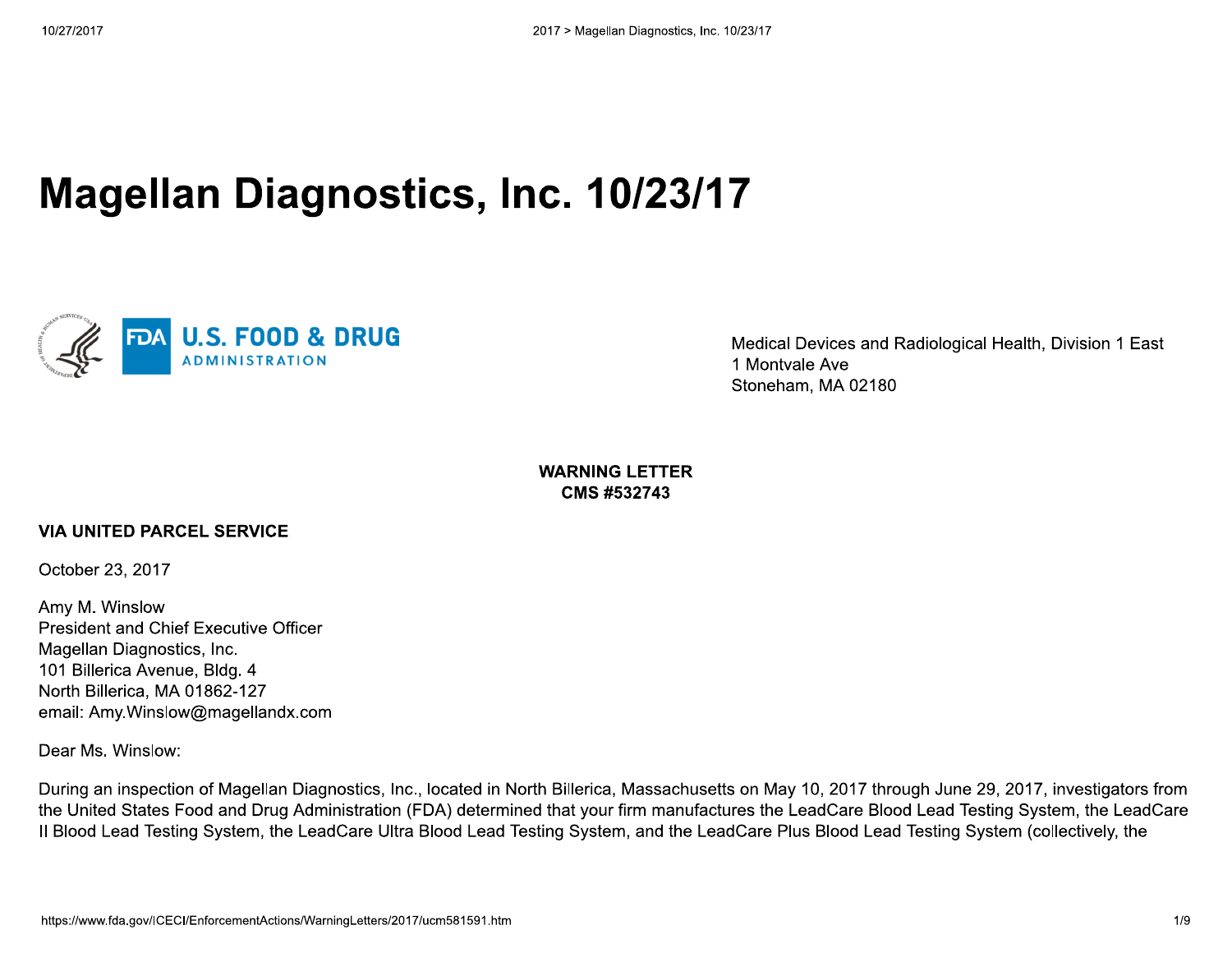"LeadCare Systems"). Under section 201(h) of the Federal Food, Drug, and Cosmetic Act (the Act), 21 U.S.C. § 321(h), these products are devices because they are intended for use in the diagnosis of disease or other conditions or in the cure, mitigation, treatment, or prevention of disease, or to affect the structure or any function of the body.

Our inspection revealed that your firm's LeadCare II and LeadCare Ultra Systems are adulterated under section 501(f)(1)(B) of the Act, 21 U.S.C. § 351(f)(1)(B), because your firm does not have an approved application for premarket approval (PMA) in effect pursuant to section 515(a) of the Act, 21 U.S.C. § 360e(a), (b)(4). The LeadCare II and LeadCare Ultra Systems are also misbranded under section 502(o) the Act, 21 U.S.C. § 352(o), because your firm did not notify the agency of its intent to introduce these devices into commercial distribution, in that a notice or other information respecting the modifications to each of these devices was not provided to FDA, as required by section 510(k) of the Act, 21 U.S.C. § 360(k), and 21 CFR 807.81(a)(3). Specifically,

1. Your firm made significant labeling and design changes to the LeadCare II System after FDA's clearance of that device on October 6, 2005. For example, the proposed labeling submitted to FDA as part of the premarket notification (510(k)) for the LeadCare II System at the time of the device's clearance describes the readiness of the sample for analysis immediately after mixing of the treatment reagent with the blood sample. However, your firm made a significant change by adding to the device labeling an instruction that users allow the blood-treatment reagent mixture to stand for 4 hours at room temperature prior to analysis for venous blood samples that are shipped or rocked. Your firm added this 4-hour incubation time to reduce the risk of the LeadCare II System underestimating lead values for these venous blood samples. This change could significantly affect the safety or effectiveness of the device and requires submission of a new 510(k). Your firm did not notify FDA of this significant change before introducing the modified LeadCare II System into commercial distribution, and FDA has not received a new 510(k) for the device to date.

2. Your firm made significant labeling and design changes to the LeadCare Ultra System after FDA's clearance of that device on August 20, 2013. For example, the proposed labeling submitted to FDA as part of the 510(k) for the LeadCare Ultra System at the time of the device's clearance describes the readiness of the sample for analysis immediately after mixing of the treatment reagent with the blood sample. However, your firm made a significant change by adding to the device labeling an instruction that users implement a minimum 24-hour incubation time for the blood-treatment reagent mixture prior to analysis. Your firm made this change to reduce the risk of the LeadCare Ultra System underestimating the lead values of some blood samples. This change could significantly affect the safety or effectiveness of the device and requires submission of a new 510(k). Your firm did not notify FDA of these significant changes before introducing the modified LeadCare Ultra System into commercial distribution.

## $(b)(4)$

For a device requiring premarket approval, the notification required by section 510(k) is deemed satisfied when a PMA is pending before the agency. 21 CFR § 807.81(b). The kind of information that your firm needs to submit in order to obtain approval or clearance for a device is described on the Internet at http://www.fda.gov/MedicalDevices/DeviceRegulationandGuidance/HowtoMarketYourDevice/default.htm

(http://www.fda.gov/MedicalDevices/DeviceRegulationandGuidance/HowtoMarketYourDevice/default.htm). The FDA will evaluate the information that your firm submits and decide whether the product may be legally marketed.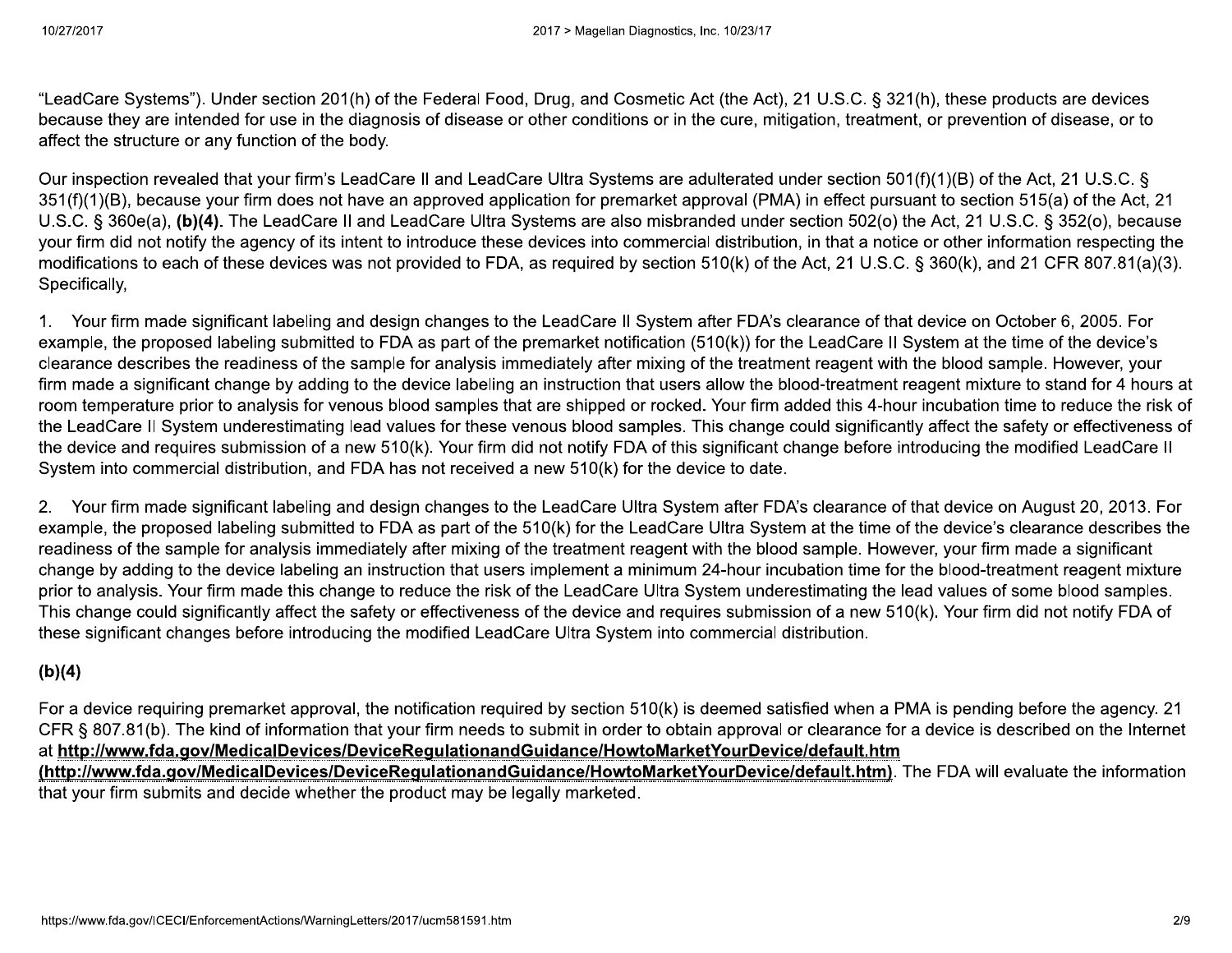We also note that, during the time your 510(k) for the LeadCare Plus System was pending, your firm added to the proposed labeling an instruction that users implement a minimum 24-hour incubation time for the blood-treatment reagent mixture prior to analysis. While your firm submitted proposed labeling to FDA that reflected this change, your firm described revisions made to the proposed labeling as "minor updates" and did not update your 510(k) submission to explain the significance of this change. For example, your firm should have identified this significant design change as a difference in the technological characteristics of the predicate device and the LeadCare Plus device that was under review in your 510(k) submission.

This inspection also revealed that your firm's LeadCare Systems are adulterated within the meaning of section 501(h) of the Act, 21 U.S.C. § 351(h), in that the methods used in, or the facilities or controls used for, their manufacture, packing, storage, or installation are not in conformity with the current good manufacturing practice requirements of the Quality System regulation found at 21 CFR Part 820.

We received a response dated July 21, 2017 from Ms. Amy M. Winslow, President & CEO of Magellan Diagnostics, Inc., concerning the investigator's observations noted on the Form FDA 483 (FDA 483), List of Inspectional Observations, that was issued to the firm at the conclusion of the inspection. We acknowledge that the response states that (b)(4), that your firm's current QA/RA management will be (b)(4), and that (b)(4) will provide a comprehensive quality system training to your firm's personnel. We received an additional response from your firm dated September 21, 2017, and will evaluate this response along with any other written material provided in response to the violations cited in this letter.

We further address your firm's July 21, 2017 response below, as applicable, in relation to each of the noted violations. These violations include, but are not limited to, the following:

Design validation failed to ensure that devices conform to defined user needs and intended uses, as required by 21 CFR 820.30(q). For example:  $1_{\cdots}$ 

a. At the time of clearance, the labeling of the LeadCare II and LeadCare Ultra Systems allowed for the immediate analysis of whole blood samples after thoroughly mixing the blood/treatment reagent mixture and after storage of that mixture for up to 48 hours at room temperature or up to 7 days if stored refrigerated. The labeling of the LeadCare Plus System, at the time of clearance, allowed for the analysis of venous whole blood samples after storage of the blood/treatment reagent mixture for 24-48 hours at room temperature and up to 3 days if stored refrigerated. However, your firm did not provide any documents showing that your original validation studies tested under these actual use conditions and that these studies support the blood/treatment reagent mixture stability claims made in your labeling.

b. Your firm released the LeadCare Ultra System for commercial distribution in September 2013 after becoming aware of the potential for falsely low and falsely high test results for samples incubated less than 24 hours in the treatment reagent. For example, your firm's stability study for the treatment reagent provided during the inspection, entitled Blood in Treatment Reagent Stability Study Protocol-VP #113, Part 1, dated 09/05/2013, concluded that there was a "reproducible trend of increased [lead] signal with increased Sample/Treatment Reagent incubation time" as well as the possibility for "false lows or false highs"; and your firm's stability study for the treatment reagent, entitled Blood and Treatment Reagent Stability Study-VP #113, Part 2, dated 09/10/2013, stated that "Sample/Treatment Reagent Preparations (b)(4)."

c. Your firm released the LeadCare Ultra System for commercial distribution after some results obtained in your firm's stability study failed to meet the original acceptance criteria documented in Magellan Diagnostics Design Control Document entitled, "Blood and Treatment Reagent Stability Study-VP # 113, Part 2, Rev 1", dated 9/10/13, which were (b)(4). The final report for that study recommends expanding the acceptance criteria in the study protocol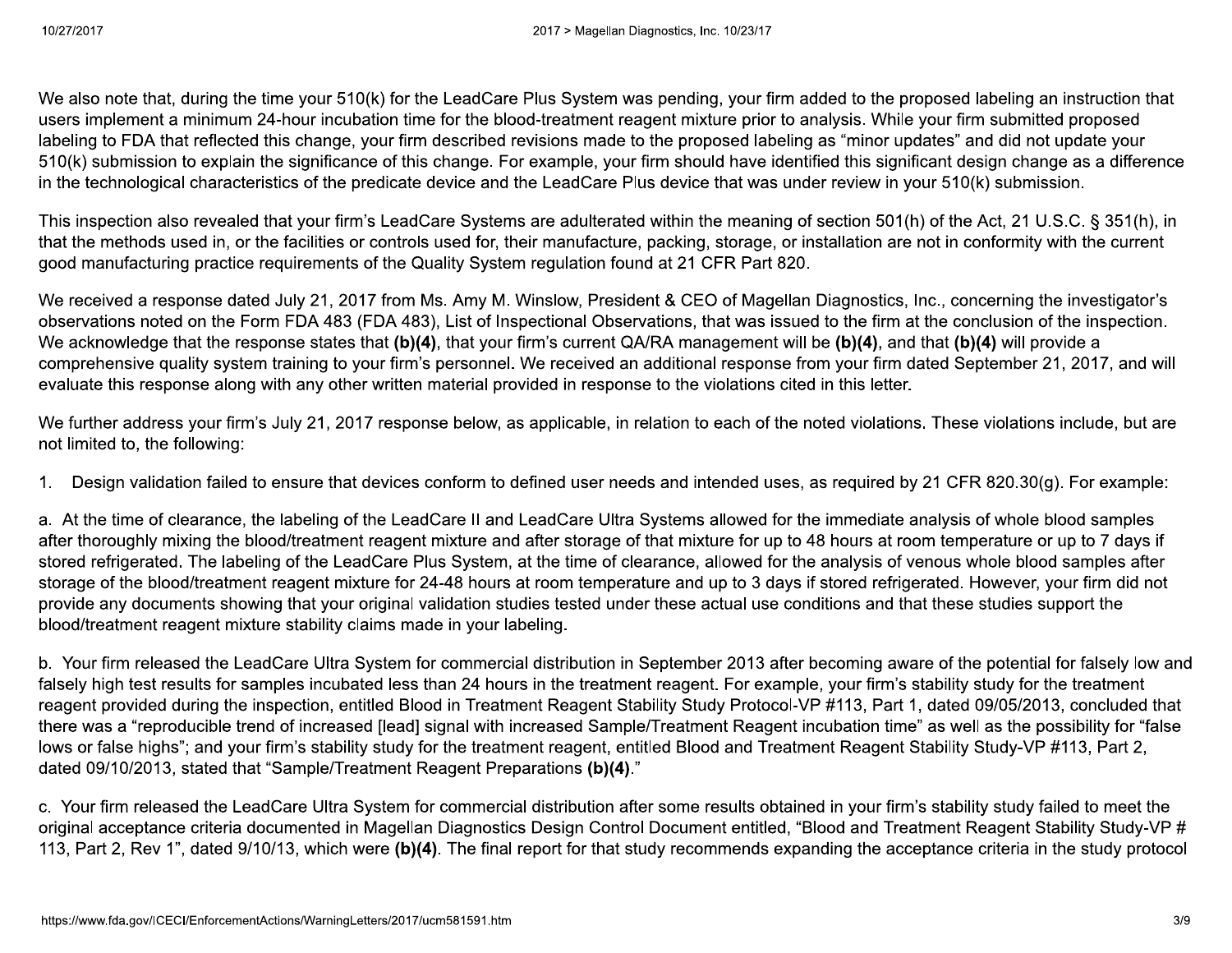and to pass data  $(b)(4)$ .

d. On November 24, 2014, your firm sent a Notice to Customers letter instructing customers to incubate the blood-treatment reagent mixture for at least 24 hours to prevent underestimation of the lead concentration of blood samples on the LeadCare Ultra System. On November 4, 2016, your firm sent a Notice to Customers letter instructing customers to incubate venous blood/treatment reagent mixtures for samples that may have come in contact with the rubber stopper of a blood collection tube for at least 4 hours to prevent underestimation of the lead concentration of blood samples on the LeadCare Il System. Your firm failed to validate the effectiveness of these minimum incubation times for LeadCare Ultra (24 hours) and for LeadCare II (4 hours). These minimum incubation times also do not allow for the immediate analysis needs of some healthcare providers for their patients, as reported in Complaint Cases #00112233, dated 10/28/2014, and #00119771, dated 09/09/2015.

We have reviewed your firm's response and conclude that it is not adequate. Your response states that you have initiated Corrective Action Plans CAR-1223 and CAR-1229 and that you have conducted studies to verify that the 24-hour incubation of the blood/treatment reagent mixture was an effective mitigation to prevent the underestimation of the lead concentration in certain blood samples. Your response acknowledges, however, that the studies were not well documented. Your response further states that in order to re-establish venous blood as an acceptable sample type, your firm is working to complete and document further validations and that your firm will assess its existing design validation studies to determine if there are failures to ensure that devices conform to defined user needs and intended uses other than those identified in the FDA 483. Additionally, your response states that (b)(4) by the end of the 2017 calendar year. Your response also states that (b)(4) will provide training to your employees, including training on validation protocols, by January 2018. However, you have not provided supporting documentation for your firm's corrective actions, including documentation to support that you have performed adequate validations.

2. Failure to ensure that design validation includes risk analysis that is complete and adequate, pursuant to 21 CFR 820.30(q). Specifically, your Risk Analysis Procedure, SOP 159, Rev 04, requires product risk analysis to be updated based on post-production information. However, your firm failed to update, identify, and/or adequately evaluate the risks to patients from falsely low results for the LeadCare Ultra, LeadCare II, and LeadCare Plus Systems. For example:

a. The LeadCare Ultra Risk Analysis, entitled Risk Analysis-Lead Care, Rev 10, dated 05/31/2013, did not list false negative or false low results as a potential hazard or risk. Further, this risk analysis was not updated based on your firm's studies entitled "Blood in Treatment Reagent Stability Study Protocol-VP #113, Part 1", dated 09/05/2013, which concluded that there was a reproducible trend of increased lead signal with increased sample/treatment reagent incubation time which can create false low or false high results; and "Blood and Treatment Reagent Stability Study-VP #113, Part 2", dated 09/10/2013, which also found an increased lead signal with increased incubation time. In addition, this LeadCare Ultra Risk Analysis was not updated after your firm became aware in August 2014 of customer complaints of discrepancies in results obtained from the LeadCare Ultra System.

b. The LeadCare II Risk Analysis, entitled Risk Analysis-Lead Care II, Rev 6, dated 09/08/2005, included a hazard of "Erroneous Result, False Low." However, the analysis of this hazard was not updated based on customer complaints regarding falsely low results to reflect the likelihood of harm with respect to venous blood samples.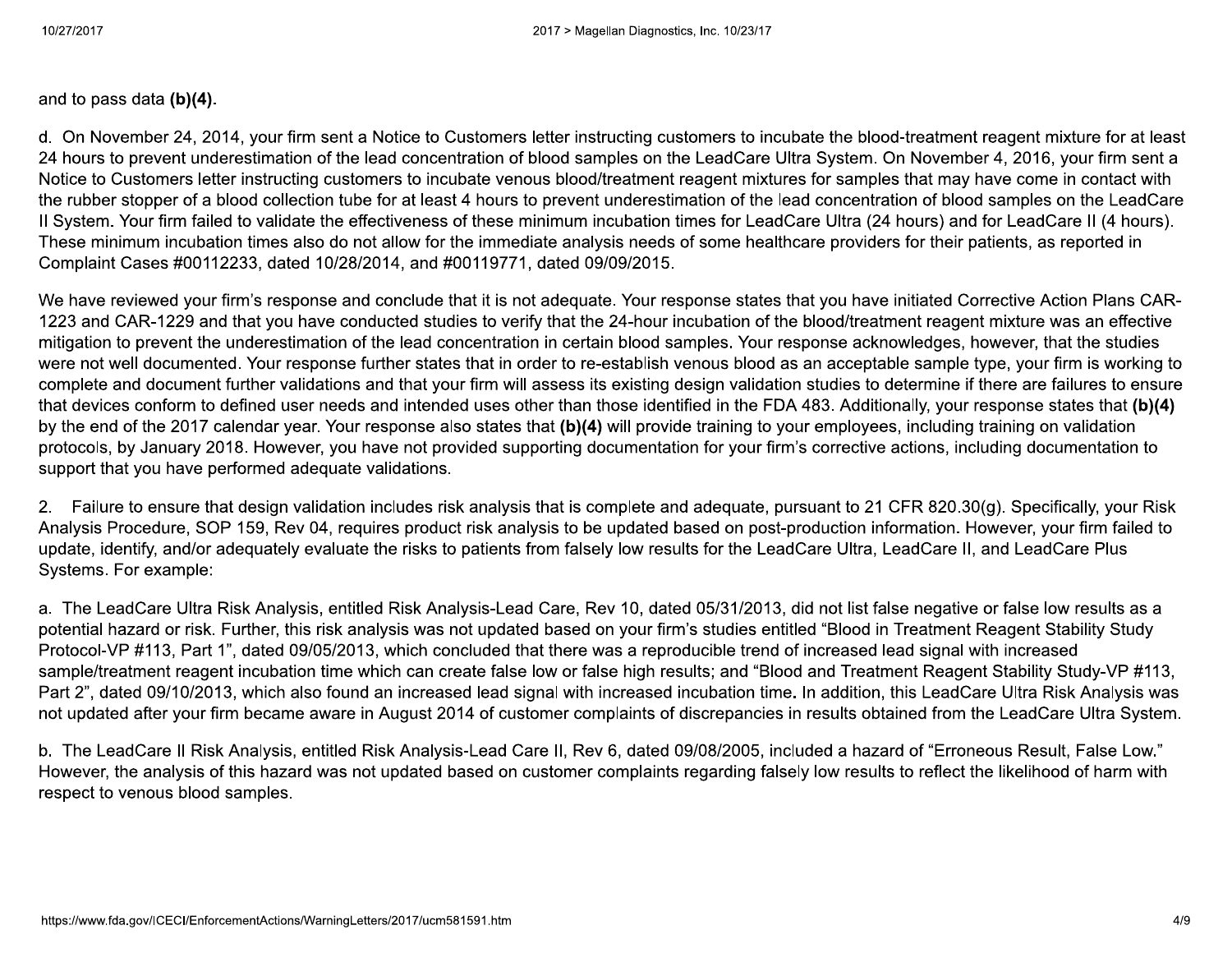c. The Risk Management Plan, LeadCare Plus Blood Lead Testing System, Rev 5, dated 09/18/2014, identified the hazard of "(b)(4)", with a severity classification of (b)(4) (defined as "[f]ailures or (b)(4) that (b)(4)") and a probability of (b)(4) (defined as "(b)(4)"). This hazard was not updated based on post-production information.

We reviewed your firm's response and conclude that it is not adequate. Your response states that you have initiated Corrective Action CAR-1224 and that your firm will independently create a comprehensive Failure Mode and Effects Analysis (FMEA) template to be used for assessing risks for the LeadCare Systems family to ensure the risk analysis for each device includes all shared failure modes. In addition, your response states that your firm will reassess all elements of its risk assessment documents for the LeadCare Systems and revise them to eliminate any identified gaps. However, your response does not include updates to your Risk Analysis for the LeadCare Ultra, LeadCare II, and LeadCare Plus Systems, including updates in accordance with Risk Analysis Procedure, SOP 159, Rev 04, which requires that product risk analysis be updated based on post-production information. In addition, you have not provided supporting documentation for your firm's corrective actions.

3. Failure to establish procedures for receiving, reviewing, and evaluating complaints by a formally designated unit, pursuant to 21 CFR 820.198(a). Specifically,

a. Your firm has not adequately established procedures that define how your firm's Product Support employees uniformly evaluate information to determine if it represents a complaint or a non-complaint customer interaction. For example, your firm's Complaint Procedure, SOP #107, Rev 09 and 21 CFR 820.3(b) define a complaint as "any written, electronic, or oral communication that alleges deficiencies related to the identity, quality, durability, reliability, safety, effectiveness or performance of a device after it is released for distribution." However, Support Request Case # 00103942 involved a customer describing particulate matter in the treatment reagent, and Support Request Case # 00122401 involved a customer describing variation in the results obtained on the LeadCare Plus and the results obtained using another analyzer. However, your firm identified these communications as "Support Request/Help desk" case types and did not provide documentation that your firm evaluated them as complaints or evaluated whether they represent events that must be reported to FDA as medical device reports (MDRs) under 21 CFR Part 803.

b. Complaint Cases #'s 00114483 and 00126813, are examples of complaints describing low results obtained using the LeadCare Ultra System or LeadCare II System in comparison to results obtained using another method. Customer Complaint Cases #s 00110311, 00117184, and 00120173 are examples of complaints describing discrepancies in test results obtained for the same sample using one of the LeadCare Systems. Your firm's Complaint Procedure, SOP #107, Rev 09, requires that any complaint pertaining to incorrect results must immediately be reviewed for MDR reporting. However, the "MDR Chart for Complaints" section of the case files for these 5 complaints is blank, and your firm provided no documentation showing how these complaints were evaluated according to your firm's Complaint Procedure to determine whether an MDR was required.

c. Your firm has not established procedures that define how cases originally categorized as customer support requests are uniformly entered by employees into your firm's electronic (b)(4) system and uniformly evaluated to ensure the information will be accurately processed into the (b)(4), if the support request case is subsequently determined to constitute a complaint for which an investigation may be necessary. For example, during the inspection, your firm's Director of Quality Assurance and Regulatory Affairs explained that your firm had been unable to determine how to convert a customer support request into a customer complaint in the (b)(4) system.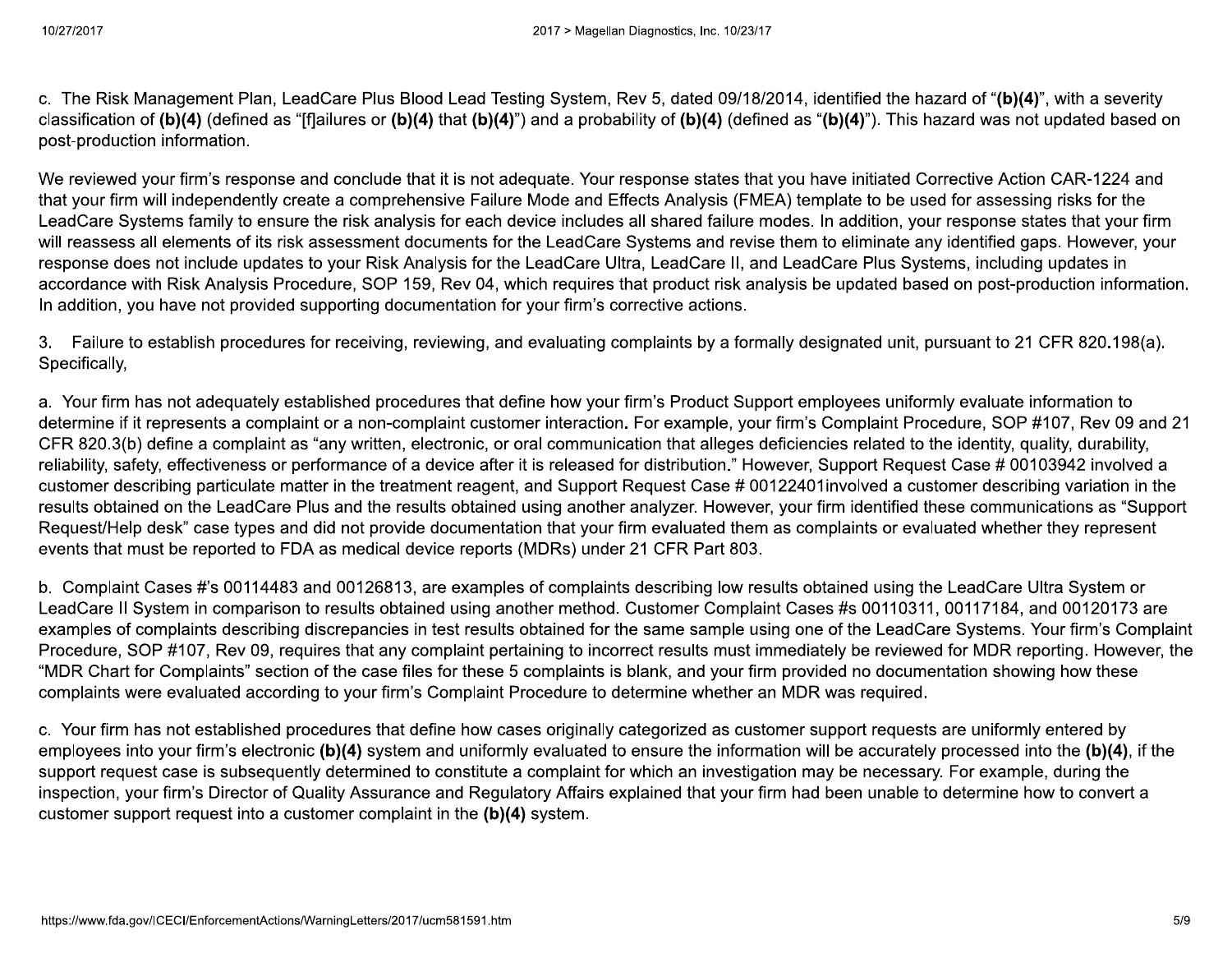d. Your firm did not follow your Customer Complaint Procedure, SOP #107, Rev. 9, with respect to the following three complaints, which remained open after (b)(4) days from receipt of the complaint, without documented justification: Complaint Cases #'s 00124439 (open 122 days), 00127556 (open 109 days), and 00124108 (open 195 days).

We reviewed your firm's response and conclude that it is not adequate. Your response states that you have initiated Corrective Action Plan CAR-1225 and that your firm will be conducting a retrospective review of all complaints logged since July 2015, including those that are classified as Support Request/Help Desk case types, by October 2017. However, you have not provided documentation demonstrating that evaluations and/or investigations of all complaints noted in the above examples were completed. Further, your response states that your (b)(4), the (b)(4), and the (b)(4) document management system in order to determine when CAPA and complaint investigations are warranted. Please provide supporting documentation of the updates to this process as they are complete.

4. Failure to establish corrective and preventive action procedures, pursuant to 21 CFR 820.100(a). Specifically, your firm has not adequately implemented Corrective and Preventive Action Procedure, SOP 128, Rev 6, which requires effectiveness verification, defined as a "documented process to establish that the action accomplishes the intended objective and is proven to be effective", before CAR closure. For example, CAR 108 was opened to investigate the underestimation of lead concentration readings from the LeadCare Ultra System. As part of your corrective action, your firm issued a Notice to Customers, dated 11/24/2014, instructing them to incubate the blood-treatment reagent mixture for at least 24 hours. Your firm received customer complaints documented in Complaint Cases #00116937 (reported low LeadCare Ultra results by customer not using 24-hour incubation time) and #00132411 (reported low LeadCare Ultra results when using the 24-hour incubation time) after the customer notification, however, the CAR was closed on 03/21/2017 despite the lack of verification that the action was effective.

We reviewed your firm's response and conclude that it is not adequate. Your response states that you initiated Corrective Action Plan CAR-1226 and that, by calendar year, Q1 2018, your firm will conduct a retrospective review of all closed CAPAs generated from July 2015 to present to ensure each CAPA is effective and includes objective evidence verifying effectiveness. Your response also states that your firm will reassess how CAPAs are issued, as part of remediation actions. Further, your response states that following your (b)(4), a detailed Comprehensive Priority Action Plan will identify target completion dates for activities and documents requiring remediation. However, you have not provided supporting documentation for your firm's corrective actions.

5. Failure to establish procedures for identification, documentation, validation or where appropriate verification, review, and approval of design changes before their implementation, pursuant to 21 CFR 820.30(i). Specifically, your firm's Engineering Change Order Procedure SOP #123, Rev 01, was not followed and did not assure that appropriate validation/verification occurred for the design changes implemented by your firm to add a minimum incubation time to the test procedure for the LeadCare II, LeadCare Ultra, and LeadCare Plus Systems and to add these changes to the labeling for those devices. For example:

### a. LeadCare II

• Your firm opened Engineering Change Order (ECO) #7060, dated 11/17/2016, to revise the LeadCare II labeling to include a four-hour incubation time. However, your firm documented that the change did not require validation/verification of the product or process and did not indicate whether an update to Risk Management documentation was required, despite the change being classified by your firm as a (b)(4) change,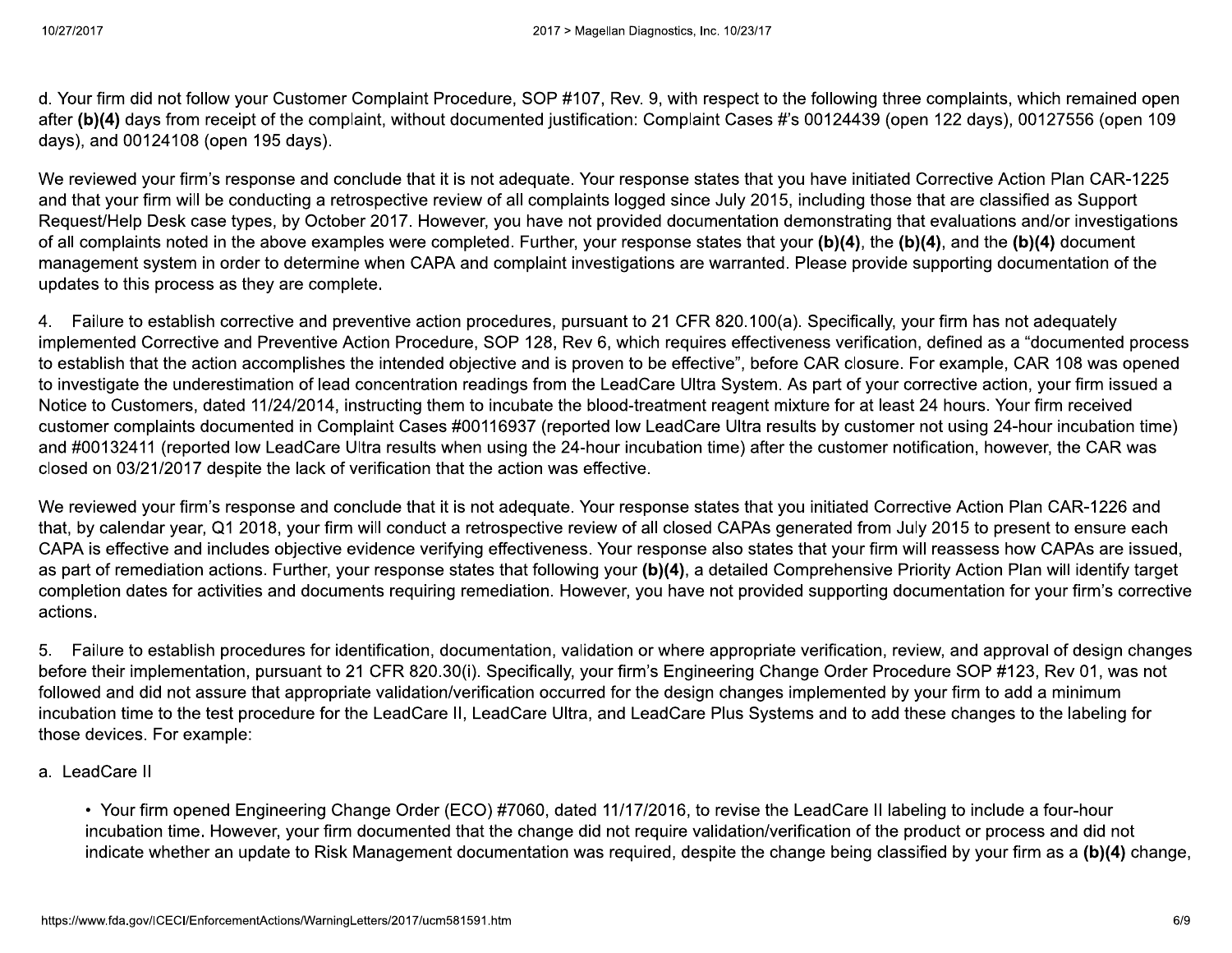which your ECO defines as "affects the design, production, or assessment of product form, fit, or function."

• In ECO #7060, Form 123-05, "Regulatory Decision", Rev 00, Page 2, your firm documented in the Decision Summary section that the change was classified as (b)(4), which requires submission to FDA prior to implementation of the change and instructs to "Complete a 510(k) Notification and Technical File as required." However, your firm did not follow this instruction in the procedure and instead noted on Form 123-05 that "this is a MedWatch (MDR) filing."

#### b. LeadCare Ultra

• Your firm opened ECO #6968, dated 08/04/2015, to revise the LeadCare Ultra labeling to include, among other things, an instruction to allow mixture of patient blood samples and treatment reagent to stand for 24 hours prior to analysis. However, your firm documented that the change did not require validation/verification of the product or process and did not indicate whether an update to Risk Management was required, despite the change being classified as a (b)(4) change, which your ECO defines as "does significantly affect the form, fit, function, or regulatory status of the product" and that "may affect product performance." Further, ECO #6968 also references Validation Report 157, but your firm's management stated during the inspection that the referenced validation study was cancelled and that a different validation study was the correct validation study.

• In ECO #6968, Form 123-05, "Regulatory Decision", Rev 00, your firm identified the change as (b)(4) although it was as classified (b)(4) on Form 123-04, Engineering Change Order Classification of Changes. In addition, on Form 123-05 in ECO #6968, your firm answered "Yes" to Question 5 of Section III B – Labelling Changes and "Yes" to Question 3 of Section III D – Materials Change For IVD. Based on those answers, Form 123-05 instructs that the regulatory decision for the change is "(b)(4)," which states that the change reguires submissions prior to implementation. However,  $(b)(4)$  is documented on the form instead of  $(b)(4)$ .  $(b)(4)$  requires only updated documentation/justification to be maintained rather than a new regulatory submission.

#### c. LeadCare Plus

• Your firm opened ECO #6944, dated 05/05/2015, to revise the LeadCare Plus labeling to include a 24-hour incubation time. However, your firm documented that the change did not require validation/verification of the product or process. Further, ECO #6944 also references Validation Report 157, but, as noted above, your firm's management stated during the inspection that this validation study was cancelled.

• In ECO #6944, Form 123-04, Classification of Changes", Rev 00, your firm classified the change as a (b)(4) change that "does not significantly affect the design, production, or assessment of form, fit, function, and regulatory status of the product." However, your firm's "Blood in Treatment Reagent Stability Study Part 1 – 090513 Report", regarding a study conducted to assess the signal obtained on certain blood sample/treatment reagent mixtures, stored at room temperature over time using LeadCare Ultra sensors, states that a "change of instruction to include incubation time would require resubmitting data to FDA."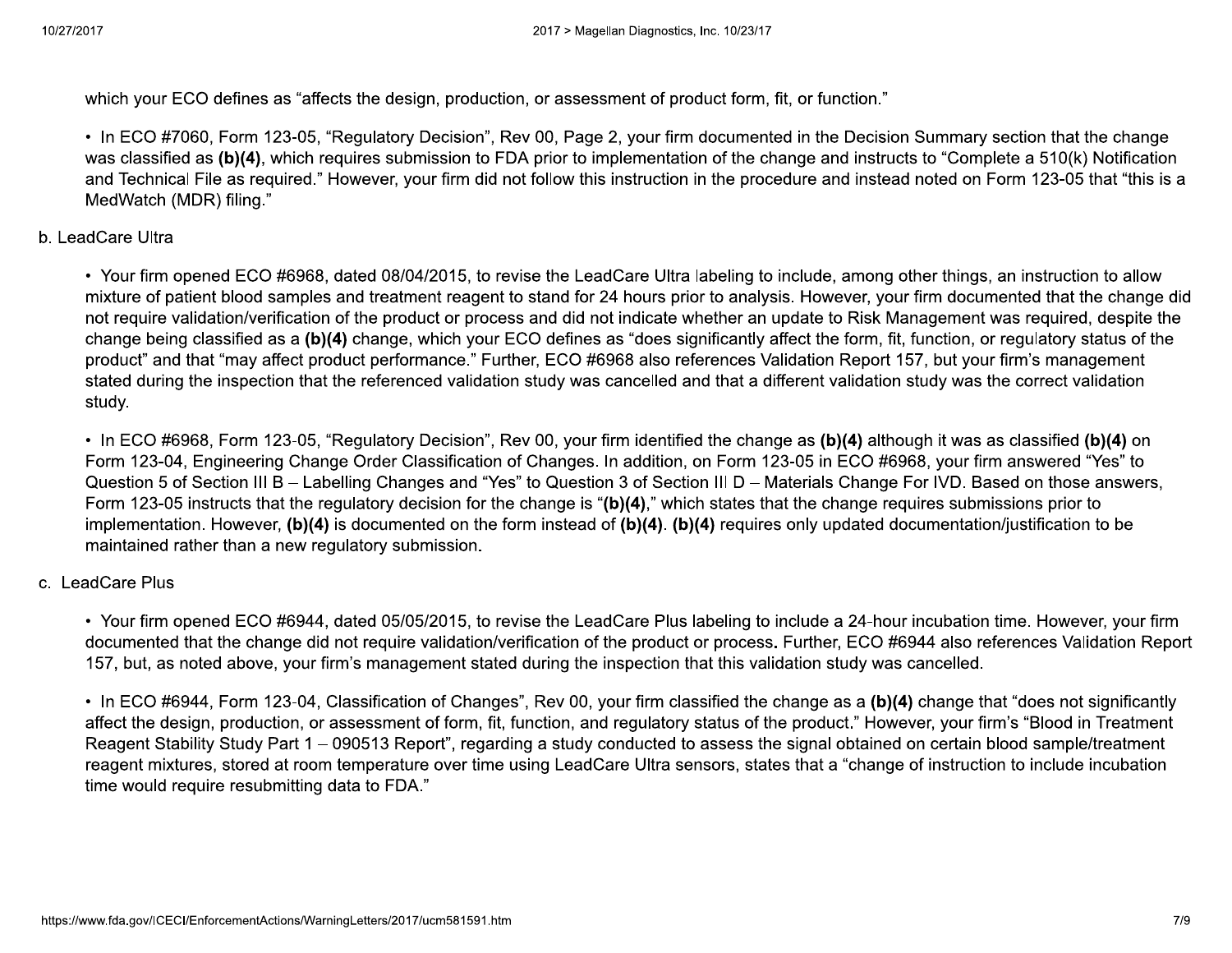We reviewed your firm's response and conclude that it is not adequate. We acknowledge that your firm provided updated ECOs 6944 and 6968 to include a reference to the report entitled "LeadCare Ultra/Plus Retrospective Summary Report for (b)(4) (Incubation Time)". Your response also states that you have initiated Corrective Action Plan, CAR-1223 and that the definitions related to the (b)(4) of changes identified in your ECO procedure, which relate to the potential impact of the change on design, production, or product form, fit or function, do not adequately identify changes that have the potential to affect a product's clearance, stability, or validation studies. Further, your response states that the Regulatory Decision checklist that supports ECOs does not adequately address all change elements that should be considered when determining the impact on existing 510(k)s and the need for premarket submissions. Your response also states that your firm will complete a (b)(4) and that comprehensive training, including training on change controls, will be provided by (b)(4). Please keep our office updated on your ECO (b)(4) and provide supporting documentation for your firm's corrective actions.

6. Failure to establish procedures to control product that does not conform to specified requirements, pursuant to 21 CFR 820.90(a). For example, "Non-Conforming Material Procedure", SOP 113, Rev 2, defines "Use-As-Is" as (b)(4)." Your firm decided to "use-as-is" Controls with an initial average value assignment that would result in a range with a lower limit below the testing range for the LeadCare II after your firm changed the LeadCare II Lead Control Level 1 average value assignment for Lot #1507N (Nonconforming Product Record NCP ID #1175 opened 9/24/2015) and Lot #1511N (Nonconforming Product Record NCP ID # 1193 opened 12/29/2015) without documenting that the Controls were verified to be acceptable for use. The lots identified in these nonconforming product records were later the subject of 71 Customer Complaints regarding customers unable to use their analyzers, due to the Controls being out-of-range.

We reviewed your firm's response and conclude that it is not adequate. Your response states that you have initiated Corrective Action Plan CAR-1231 and that a (b)(4), as well as the forms and processes used by your material review board to evaluate instances of non-conformity. Further, your response states that your (b)(4) to assess the impact of these uses on affected products. However, you have not provided any supporting documentation in your response demonstrating that you have retrospectively evaluated Lots #1507N and #1511N, and related complaints, which were included in the above example. You also have not provided supporting documentation for your firm's other corrective actions.

Our inspection also revealed that your firm's LeadCare Ultra System is misbranded under section 502(t)(2) of the Act, 21 U.S.C. § 352(t)(2), in that your firm failed or refused to furnish material or information respecting the device that is required by or under section 519 of the Act, 21 U.S.C. § 360i, and 21 CFR Part 803 - Medical Device Reporting. Significant violations include, but are not limited to, the following:

1. Failure to submit an MDR to FDA no later than 30 calendar days after the day that your firm received or otherwise became aware of information, from any source, that reasonably suggests that a device that it markets has malfunctioned and this device or a similar device that your firm markets would be likely to cause or contribute to a death or serious injury, if the malfunction were to recur, as required by 21 CFR 803.50(a)(2). For example:

a. On January 12, 2017, your firm became aware of a customer complaint (Case # 00132411), in which a customer reported that the LeadCare Ultra System was providing low results in comparison to results obtained using another testing method. A February 13, 2017 comment in the file for Case #0132411 concludes that the customer's complaint is confirmed. FDA has not received an MDR for this event.